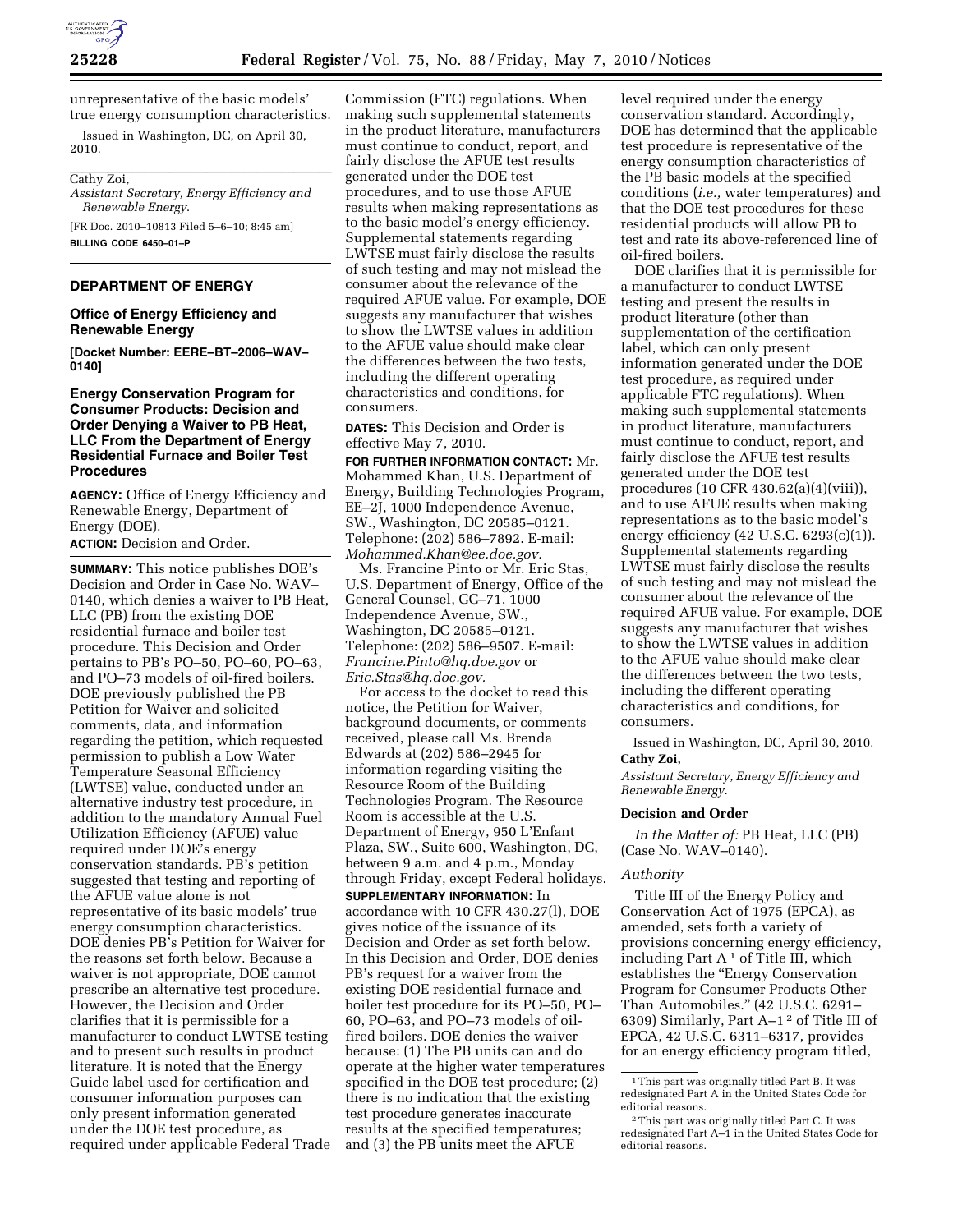''Energy Efficiency Program for Certain Commercial and Industrial Equipment.'' (42 U.S.C. 6311–6317)

In general, Part A of Title III also provides for test procedures, labeling, and energy conservation standards for a variety of covered consumer products, including residential furnaces and boilers, and it authorizes DOE to require information and reports from manufacturers. With respect to test procedures, the statute generally authorizes the Secretary of Energy (the Secretary) to prescribe test procedures that are reasonably designed to produce results which reflect energy efficiency, energy use, and estimated annual operating costs, and that are not unduly burdensome to conduct. (42 U.S.C. 6293(b)(3)) The statute further provides that no manufacturer, distributor, retailer, or private labeler may make any representation in writing (including on a label) or in any broadcast advertisement with respect to the energy use or efficiency (or water use) of a covered product to which a DOE test procedure is applicable, unless such product has been tested in accordance with such test procedure and such representation fairly discloses the results of such testing. (42 U.S.C. 6293(c)(1))

In relevant part, EPCA requires that DOE prescribe standardized test procedures to measure the energy consumption of residential furnaces and boilers in terms of the AFUE metric. (42 U.S.C. 6291(22)(A)) DOE adopted test procedures for residential furnaces and boilers which are codified at 10 CFR 430.23(n) and at 10 CFR 430, subpart B, appendix N (''Uniform Test Method For Measuring the Energy Consumption of Furnaces and Boilers''). The DOE test procedure incorporates by reference provisions of the American National Standards Institute (ANSI)/American Society of Heating, Refrigerating and Air-Conditioning Engineers, Inc. (ASHRAE) Standard 103–1993, ''Method of Testing for Annual Fuel Utilization Efficiency of Residential Central Furnaces and Boilers.'' The test procedure prescribes a standardized method for measuring the energy consumption of various types of furnaces and boilers. Further, the test procedure measurements can be used in determining model-specific energy consumption information to assist consumers in making purchasing decisions.

DOE's regulations set forth under 10 CFR 430.27 contain provisions that enable a person to seek a waiver from the test procedure requirements for a covered consumer product under the following circumstances. Any interested

person may submit a petition for waiver upon the grounds that the basic model contains a design characteristic which either prevents testing of the basic model according to the prescribed test procedures, or the prescribed test procedures may evaluate the basic model in a manner so unrepresentative of its true energy consumption characteristics as to provide materially inaccurate comparative data. 10 CFR 430.27(a)(1).

Furthermore, the regulations authorize the Assistant Secretary for Energy Efficiency and Renewable Energy (Assistant Secretary) to grant an Interim Waiver from test procedure requirements applicable to a particular basic model of consumer product, if it is determined that the applicant will experience economic hardship if the Application for Interim Waiver is denied, if it appears likely that the Petition for Waiver will be granted, and/ or the Assistant Secretary determines that it would be desirable for public policy reasons to grant immediate relief pending a determination on the Petition for Waiver. 10 CFR 430.27(g). An Interim Waiver will remain in effect for 180 days or until DOE issues its determination on the Petition for Waiver, whichever occurs first. Further, an Interim Waiver may be extended for an additional 180 days. 10 CFR 430.27(h).

#### *Assertions and Determinations*

PB submitted a Petition for Waiver from the temperature requirements listed in ASHRAE Standard 103–1993, with errata of October 24, 1996, which are incorporated into appendix N to subpart B of 10 CFR Part 430. The Petition for Waiver is based on the grounds that '' 'the prescribed test procedures may evaluate the basic model in a manner so unrepresentative of its true energy consumption characteristics' '' [as to provide materially inaccurate comparative data]. 71 FR 46460, 46463 (August 14, 2006). In its petition, PB requested that in addition to the mandatory reporting of AFUE, it be allowed to also provide an LWTSE efficiency measure for its oilfired boilers based upon testing under the procedures in Appendix F of ASHRAE Standard 103–2003 (Public Review Draft).3 *Id.* at 46463–64.

## 1. PB Petition for Waiver

On March 27, 2006, PB filed a petition requesting that it be permitted to publish an LWTSE value in conjunction with the AFUE value that is the result of testing under 10 CFR part 430, subpart B, appendix N (*i.e.,* the test procedures for residential furnaces and boilers). At specific issue in the PB Petition are its PO–50, PO–60, PO–63 and PO–73 models of oil-fired boilers. PB stated that the AFUE value from the prescribed test procedure may result in an evaluation of the basic model that is unrepresentative of its true energy consumption characteristics. PB did not request to rely on the LWTSE metric in lieu of the AFUE metric, but instead requested permission to publish both values for its residential boilers. DOE's current test procedure does not provide for LWTSE testing, which represents a variant of AFUE under different operating conditions (*i.e.,* lower return water temperatures).

DOE understands that residential boilers are typically used either with baseboard convector or radiant floor heating systems that circulate water in a closed-loop fashion. Originating at the boiler, heated water is pumped to the convectors or radiant floor coils. As the water passes through the convectors or floor coils, heat is extracted, and the water is cooled. The heated water exiting the boiler is termed "supply water,'' and the cooled water entering the boiler is termed, "return water." For any given system, the return water temperature is directly related to the supply water temperature, which can be set at the boiler. Also, the return water temperature is a function of a house's heating load and the effectiveness of either the convector or radiant floor coil system. Different heating systems and heating control systems may provide different water temperatures. For example, supply and return water temperatures are typically lower for a radiant floor coil system than a convector system. Nevertheless, to uniformly test and compare the AFUE of different residential boiler heating systems, the procedure in 10 CFR part 430, subpart B, appendix N specifies the use of standardized supply and return water temperatures for measuring the AFUE. As part of the petition, PB asserted that the specified temperatures do not suitably match the expected performance characteristics of the

<sup>3</sup>The Review Draft is currently part of ASHRAE Standard 103–2007 as an informative appendix. ASHRAE Standard 103–2007 states, ''This appendix is not part of the standard. It is merely informative and does not contain requirements necessary for conformance to the standard. It has not been processed according to the ANSI requirements for a standard and may contain material that has not been subject to public review or a consensus

process. Unresolved objectors on informative material are not offered the right to appeal to ASHRAE or ANSI.'' However, for ease of discussion, this document will continue to refer to ASHRAE Standard 103–2003, as specified in PB's original petition.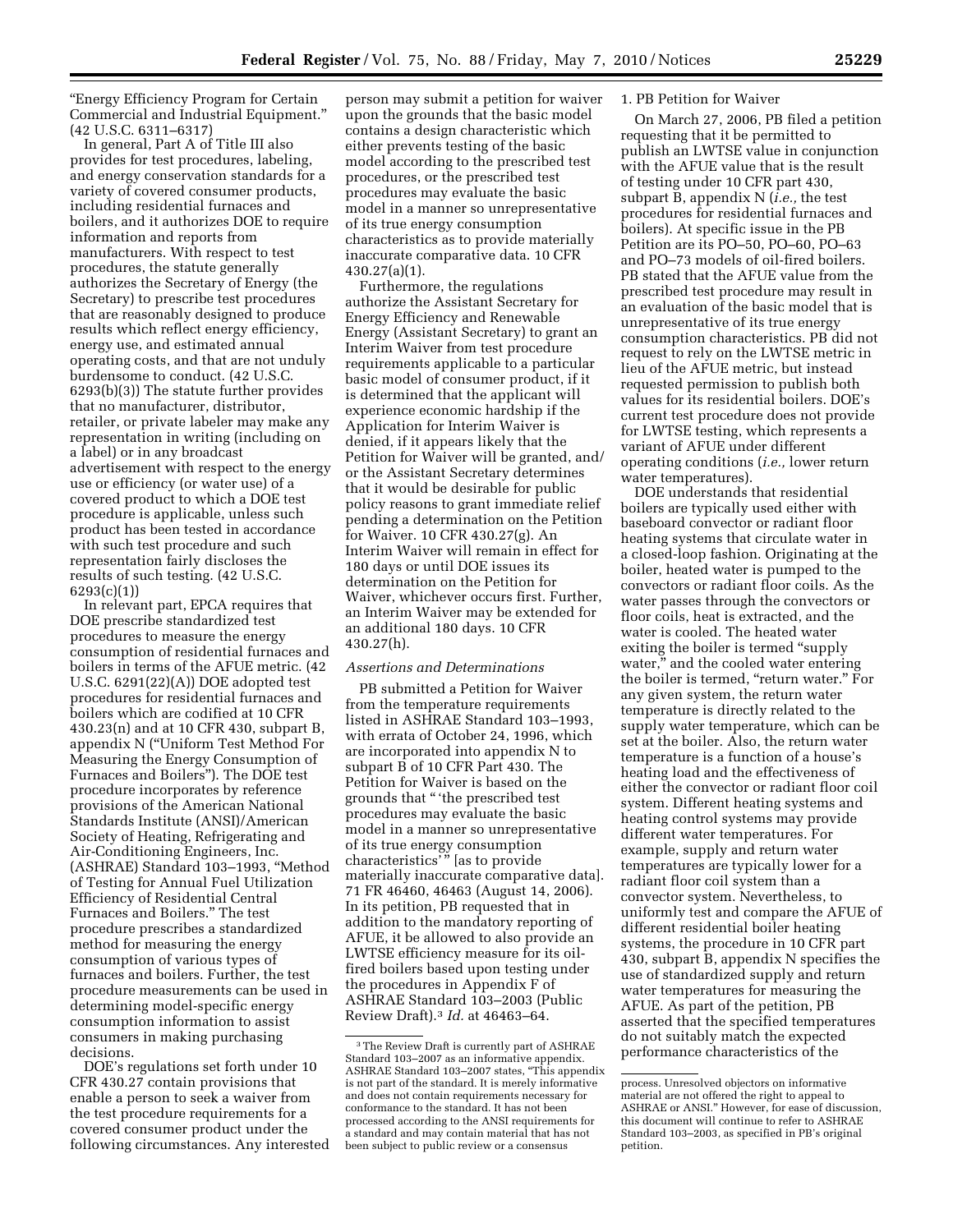subject boiler units, and consequently, the prescribed test procedures under 10 CFR 430.23(n)(2) and in 10 CFR part 430, subpart B, appendix N, evaluate the subject boiler models in a manner that is unrepresentative of their true energy consumption characteristics in the field.

PB stated that if a boiler is used with radiant floor heating systems, the return and supply water temperatures are far lower than those seen with baseboard convector systems. Similarly, PB stated that if a boiler is used with baseboard convector heating systems, in combination with outdoor reset controls, the supply water temperatures can be lower than that specified in the DOE test procedure for some fraction of the heating season. In its petition, PB also asserted that because the boilers in question are supplied with an outdoor reset control from the manufacturer, the boilers installed with either radiant floor heating systems or baseboard convector heating systems are capable of achieving condensing conditions, and increased efficiency and reduced energy use, during warmer periods of the heating season.

In particular, PB asserted that its oilfired boiler models PO–50, PO–60, PO– 63, and PO–73 achieve fully-condensing conditions at return water temperatures that are below the 120 degrees Fahrenheit (EF) return water temperature required under the test procedure at 10 CFR 430.23(n)(2) and 10 CFR 430, subpart B, appendix N. According to PB, these oil-fired boilers are designed to operate in lowtemperature applications, and are supplied with an outdoor reset control that can allow the boiler to operate with lower return water temperatures for much of the heating season.

In contrast, the DOE test procedure prescribed for boilers, under 10 CFR 430.23(n) and 10 CFR part 430, subpart B, appendix N, requires a return water temperature of 120 °F. PB asserted that the DOE test procedure will not reflect the efficiency that its boilers are capable of achieving due to the variations in the return water temperature. Instead, PB argued that the procedure described in ASHRAE Standard 103–2003, which uses a nominal return water temperature of 90 °F and a nominal supply water temperature of 110 °F, would better represent the seasonal efficiency of its boilers. PB believes that a waiver permitting publication of LWTSE would allow customers making purchasing decisions to "receive the greatest" seasonal efficiency, save money on fuel costs and apply for the Energy Tax Credit that is part of the Federal Energy Bill of 2005.'' 71 FR 46460, 46464 (August 14, 2006).

2. Factors To Consider in Granting or Evaluating a Petition

DOE understands that PB is seeking a waiver of the test procedure requirements for return water temperature under 10 CFR 430.23(n)(2), because the petitioner asserts that the test procedure may evaluate its boiler models PO–50, PO–60, PO–63, and PO– 73 in a manner so unrepresentative of their true energy consumption characteristics as to provide materially inaccurate comparative data. Also, DOE understands that PB seeks to use an alternative test procedure (*i.e.,* draft ASHRAE Standard 103–2003), which specifies lower supply and return water temperatures than required in DOE's test procedure and a different seasonal efficiency metric. In addition, PB requested permission to publish an LWTSE in addition to AFUE for its residential boilers.

In light of the above, DOE considered the potential impacts of testing condensing boilers under lower water temperatures, as suggested by PB. In its notice publishing PB's Petition for Waiver, DOE expressed concern that the reliability of the approach suggested by PB in fact depends upon different seasonal and heating conditions that can vary from house to house, such as heating load profile that is a function of geographic location, temperature of the return water necessary for condensation, and the performance of a particular house's baseboard convectors or radiant floor heating system. DOE also tentatively concluded that appendix F of the draft ASHRAE Standard 103– 2003 (which specifically states it is intended for radiant floor heating systems) does not take into account how often a boiler will operate in the condensing mode with a baseboard convector system, even with an outdoor reset control. Thus, it may not accurately reflect ''annualized'' efficiency, which could cause confusion to consumers making a purchasing decision. Further, DOE understands from the PB petition that outdoor reset controls are ''supplied'' with its boilers. However, it is unclear whether such controls are an integral part of the boiler itself or a separate mechanism for installation in the field. If these control mechanisms are field-installed, DOE cannot be certain that a boiler would be equipped with the intended outdoor controls, which ultimately impact the annual energy use of the unit. It is DOE's understanding that the outdoor temperature reset does not replace the safety mechanisms in place for residential boilers, which prevent them from operating at temperatures well

above the DOE test procedure conditions. Finally, DOE questioned whether granting a waiver to PB could result in LTWSE ratings for its oil-fired boiler models PO–50, PO–60, PO–63, and PO–73 that do not enable uniform comparison with the ratings of other oilfired boilers. 71 FR 46460, 46461 (August 14, 2006).

## *Discussion of Comments*

DOE announced in the **Federal Register** the PB Petition for Waiver, the potential use of draft ASHRAE Standard 103–2003, appendix F as an alternative test procedure for residential oil-fired furnaces and boilers, a calculation methodology for LWTSE, and a request for public comments. 71 FR 46460 (August 14, 2006).

In particular, DOE requested comments on the following questions:

• Does the DOE test procedure provide results that are unrepresentative of the PB PO–50, PO–60, PO–63, and PO–73 models of oil-fired boilers' energy consumption so as to provide materially inaccurate comparative data in all installations?

• Were PB to be granted a waiver, would it lead to a proliferation of petitions for waiver for other oil-fired boilers?

• Is the DOE test procedure appropriate for boilers used with baseboard convector heating systems?

• Are there other metrics that can be used to assess the performance of lowwater-temperature boilers used with baseboard heating systems?

• Is it appropriate for PB to use the proposed alternate test procedures for ratings and representations, and compliance with energy efficiency standards, building codes, and regulatory requirements?

• Should the Department prescribe for manufacturers the LWTSE for lowwater-temperature boilers?

*Id.* at 46462.

In response, DOE received comments from seven interested parties. The comments appear in Docket No. EERE– BT–2006–WAV–0140. (See the **FOR FURTHER INFORMATION CONTACT** section in this notice for further information about access to the docket.) The following discussion identifies each interested party and summarizes its relevant comments.

## (1) Bradford White Corporation

Bradford White Corporation (BWC) generally opposed the Petition for Waiver and commented that lowering the supply water temperature (140 °F) and the return water temperature (120 °F) specified in ASHRAE Standard 103– 1993 to 110 °F and 90 °F, respectively,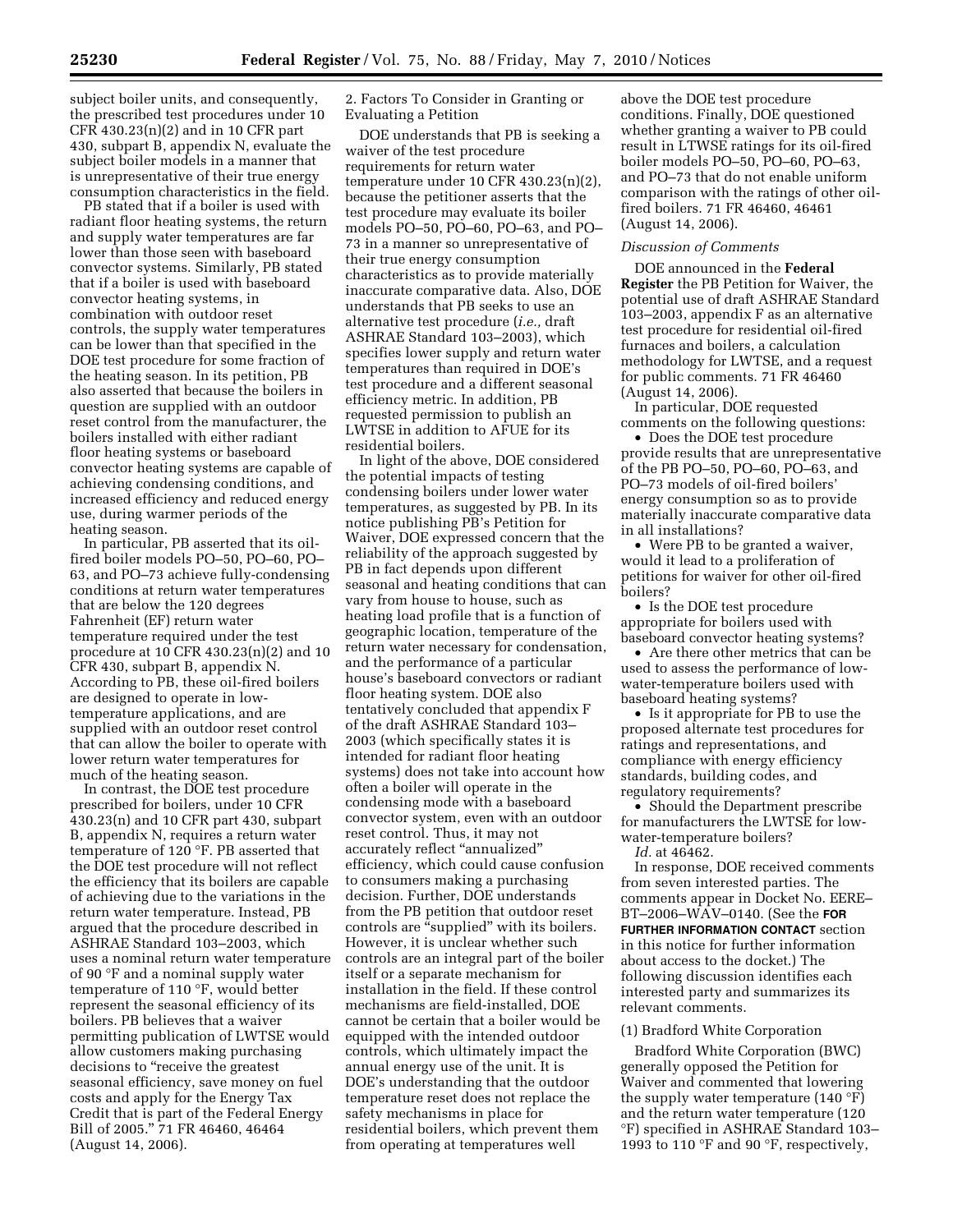as PB requests, could increase the rated AFUE for all other boilers, especially condensing types. Further, BWC stated that the condensing products on today's market, including those with outdoor temperature reset controls, are currently rated according to the existing test procedures. In response to the above questions, BWC opined that the current test procedure (10 CFR 430.23(n)(2)) ''does not provide materially inaccurate comparative data.'' (BWC, 9 at p.1) Instead, BWC suggested that it is designed to select a single set of operating conditions that a boiler may see in service and measure efficiency at that point. This single operating test point allows consumers to compare data across available models and manufacturers. BWC asserted that the current test procedure is appropriate for boilers used with baseboard convector systems, and that creating other ratings would confuse the market and consumers by creating a matrix of boiler types, system types, operating temperatures, and so forth. (BWC, 9 at p.2)

## (2) National Oilheat Research Alliance

National Oilheat Research Alliance (NORA) generally favored the PB Petition for Waiver and provided several assertions to substantiate its position. First, the oil heating industry has objected to the AFUE rating procedure because it fails to recognize the benefits that controls and electronics may have on overall system efficiency. Second, NORA stated that the current test procedure for AFUE does not serve the interests of consumers because it does not allow the measurement of an oilheating boiler when it is fully condensing. Third, NORA argued that the operating system controls, including use of an outside reset feature, can adjust boiler water temperatures to meet particular heating loads, thereby improving efficiency over a range of weather conditions. (NORA, 8 at p.1,2)

#### (3) ECR International, Inc.

ECR International, Inc. (ECRI) strongly urged DOE to deny the PB Petition for Waiver. In general, ECRI did not object to the supplemental use of LWTSE for marketing and informational purposes. However, ECRI asserted that the AFUE test results under DOE's test conditions must be clearly distinguished from the optional LWTSE metrics to prevent consumer confusion. Notwithstanding the above, ECRI objected to the PB Petition for Waiver for the following reasons. According to ECRI, AFUE provides a common standard by which a consumer can make a logical comparison between boiler models and

manufacturers. However, AFUE can only be used for relative comparisons between boilers and not absolute expectations of fuel consumption, because the actual efficiency of a boiler depends on many factors that vary from house to house and the current test procedure requires a steady state condition for return water temperature. As an example, ECRI states that the performance of a unit configured with an outdoor reset feature and indirect domestic hot water heating will be different from a system without such features and that return water temperatures vary in any one demand cycle. (ECR, 6 at p.1)

In response to the above questions raised by DOE, ECRI offered the following comments. First, ECRI generally stated that AFUE and LWTSE metrics are not comparable. ECRI opined that the LWTSE metric would provide a higher efficiency value using the same test method due to differences in operating temperatures. Second, if DOE grants PB a waiver, ECRI will apply for and expect to receive a waiver for its products (both gas and oil types), and the result would be an increase of one to three percentage points of efficiency. Third, the current test procedure is appropriate for boilers used in baseboard applications, because AFUE enables comparisons between various boiler types. Fourth, the current use of AFUE allows for comparisons of low-water-temperature boilers. Fifth, it is not appropriate to use the LWTSE rating for compliance with energy efficiency standards, because reducing the water temperature would reduce the validity of the testing protocol. Overall, ECRI asserted that DOE should not substitute AFUE with LWTSE, and instead, ECRI recommended using LWTSE as a supplement to an AFUE rating to provide consumers with additional information on condition that the information is not confusing to consumers. (ECRI, 6 at p.2,3)

#### (4) Burnham Hydronics

In general, Burnham Hydronics (BH) agreed with PB that the current test procedure underestimates boiler efficiency in low-temperature applications, but it stated that all condensing boilers are disadvantaged in this way, so there should be no waiver. Further, BH opined that if a waiver were granted, there would not be a proliferation of waivers from the two manufacturers of oil-fired boilers, but there would be a proliferation of waivers from the more than twenty manufacturers of gas-fired boilers. BH stated its belief that the current test procedure overestimates the efficiency

of boilers that are used in baseboard heating systems, and underestimates the efficiency of boilers used in condensing systems. BH asserted that there are no other metrics that can be used to measure the performance of low-watertemperature boilers used with baseboard heating systems, and that it is not appropriate to use a test procedure for LWTSE to meet established energy efficiency standards. As a minimum, BH reasoned that the current test procedure puts all condensing boiler manufacturers on a level playing field. Lastly, BH commented that DOE could prescribe LWTSE for low-watertemperature boilers, but only through the rulemaking process. (BH, 3 at p.1,2)

#### (5) Brookhaven National Laboratory

Brookhaven National Laboratory (BNL) commented that the current AFUE test procedure for boilers specifies supply and return water temperatures at 140 °F and 120 °F, respectively. This return water temperature is specified both for condensing and non-condensing boilers. At this return water temperature, BNL stated that a gas-fired boiler can condense, but an oil-fired boiler will not. Furthermore, due to the lower water vapor content and lower latent heat loss, an oil-fired boiler will achieve higher efficiency than a gas-fired boiler under non-condensing conditions with the same excess air and flue gas temperature.  $(BNL, 10$  at p. 1)

BNL stated its understanding that actual boiler temperatures can vary considerably in the field, and that the temperature in a particular system can be affected by controls, including outdoor reset controls. According to BNL, studies have shown that outdoor reset controls can enable condensing oil-fired boilers to operate in a condensing mode for most of the heating season, even when used with baseboard radiators. (BNL, 10 at p. 1)

In response to DOE's request for comments on other metrics that can be considered for low-water-temperature boilers used with baseboard heating systems, BNL addressed controls that provide variable water temperature. BNL stated that the ASHRAE Special Products Committee 155 is developing a test method for commercial boilers that includes the effects of controls and variable water temperatures, which would result in an ''Application Seasonal Efficiency'' where controls, oversize features, and multiple boiler options can be selected to evaluate performance in a particular building. In addition, BNL commented that the method for ''Determination of Boiler Performance for Low Water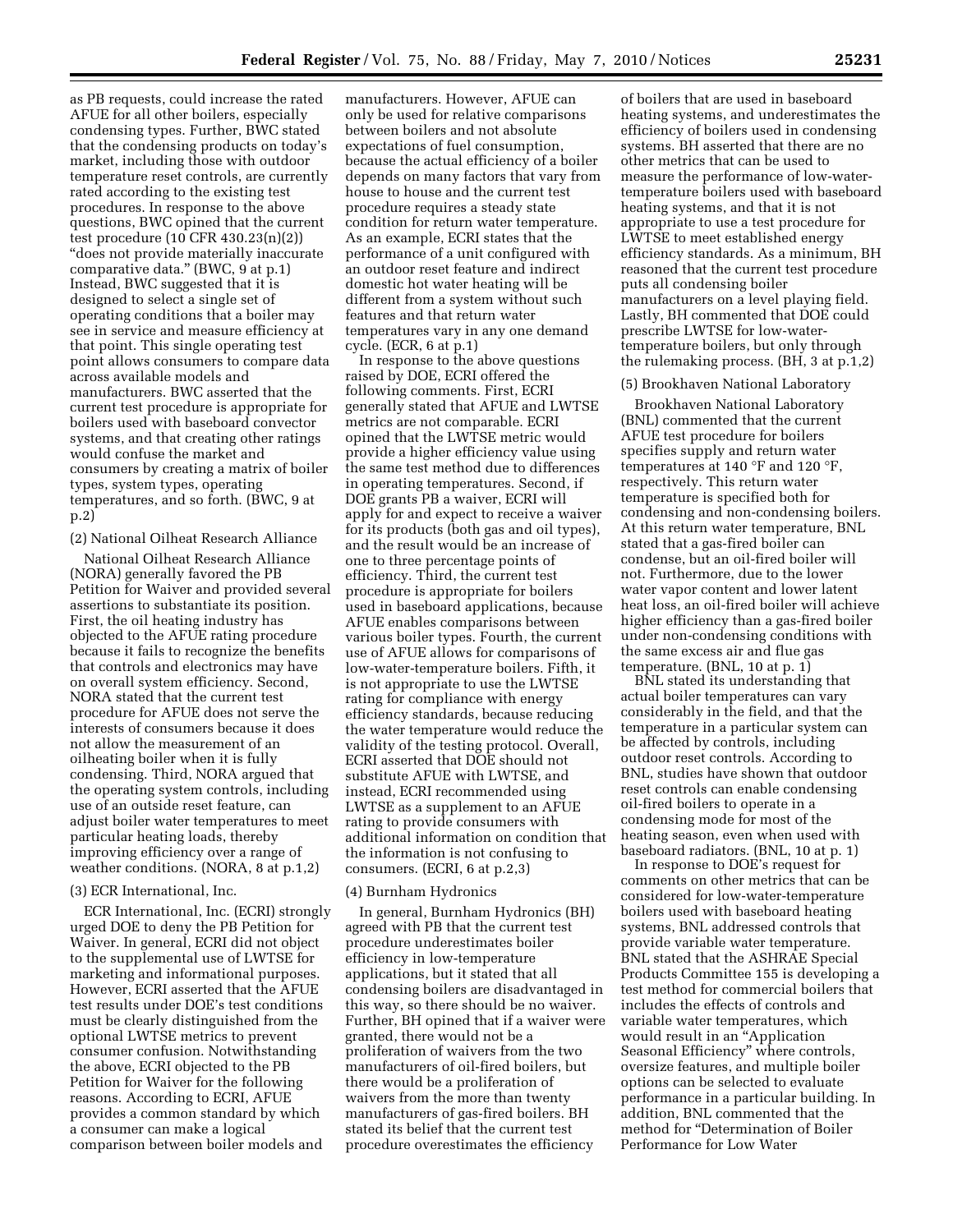Temperature Applications,'' defined an appendix to the public review draft ASHRAE Standard 103, ''Method of Testing Annual Fuel Utilization Efficiency of Residential Central Furnaces and Boilers,'' was developed only for information and in particular for low temperature applications, such as radiant floor heating. BNL stated that this optional methodology uses supply and return water temperatures that are low enough to allow for condensing both in oil- and gas-fired boilers, but because this methodology uses a fixedtemperature water supply, it does not apply to a system with a variable temperature water supply. (BNL, 10 at p. 1, 2)

## (6) Quincy Hydronic Technology, Inc.

Quincy Hydronic Technology, Inc. (QHT) strongly opposed granting a waiver to PB, arguing that it would be unfair to manufacturers that produce high-efficiency boilers which meet the required AFUE levels. Moreover, QHT objected to the AFUE rating system generally and asserted that it is not only flawed, but penalizes high-efficiency products. QHT cited examples of its B–10 boilers, wall-mounting gas boilers, and flexible cast iron boilers that essentially reduce fuel consumption and are more efficient because of innovative designs, but such benefits cannot be demonstrated through the AFUE test procedure. QHT indicated that, based on homeowner feedback, AFUE ratings fail consumers when making purchasing decisions. QHT opined that if PB were to receive a waiver, then DOE should expect requests for waivers from many manufacturers. QHT argued that DOE should revise the current test procedure so that it better reflects the performance boilers can achieve in actual field use and to make AFUE more meaningful. (QHT, 5 at p. 1, 2)

## (7) LAARS Heating Systems Company

LAARS Heating Systems Company (LHSC) opposed granting a waiver to PB for its line of PO models of oil-fired boilers. According to LHSC, the change that PB requests for inlet and outlet temperatures from the levels currently specified in ASHRAE Standard 103– 1993 (*i.e.,* from 120 °F/140 °F to 90 °F/ 110 °F) would increase the rated AFUE for these products, as it would for most other gas-fired and oil-fired boilers, and in particular condensing boilers. Further, if a new test procedure methodology is provided by waiver for only the PB products, then consumers would not be able to make reliable comparisons of AFUE ratings with the product lines of other manufacturers. Accordingly, LHSC argued that any

change in the current test procedure should be industry-wide. (LHSC, 11 at p. 1)

In response to DOE's questions, LHSC commented that the current test procedure is not materially inaccurate, but it is designed for a single set of operating conditions and measures efficiency at that point, to enable consumers to compare data across available products. Also, LHSC reasoned that the test procedure is appropriate for boilers used with baseboard convector systems that are typically designed for 180 °F supply/ 160 °F return temperatures, which would result in slightly different installed operating efficiencies than rated AFUE. LHSC observed that existing standards, codes, and other regulatory requirements rely on the current test procedures for AFUE, so providing a unique set of testing requirements through waiver would give PB an unfair competitive advantage in meeting such requirements. In addition, AFUE is the only metric for measuring boiler performance, regardless of boiler or type of heating system that uses gas-fired or oil-fired boilers, and introducing other ratings would cause confusion in the marketplace. LHSC opined that using the alternative test procedure for ratings and representations, as proposed by PB, would artificially raise the ratings for products made by PB over the boiler products of other manufacturers that test for AFUE under the current test procedures. Nevertheless, LHSC asserted that DOE should review and seek comments on potential changes to ASHRAE Standard 103 and consider adoption of appropriate amendments to the test procedure suitable for implementation on an industry-wide basis. (LHSC, 11 at p. 2)

## *Response to Comments and DOE Determination*

Regarding the responses received to the above questions raised by DOE and other issues presented by commenters, DOE offers the following discussion.

First, DOE asked whether the currently-prescribed test procedures may evaluate the PO-series basic model of oil-fired boiler manufactured by PB in a manner so unrepresentative of its true energy consumption characteristics as to provide materially inaccurate data. Interested parties commented that although the current test procedure measures efficiency at a single operating point under steady-state conditions, it nevertheless underestimates boiler efficiency in low-temperature applications, and in some cases penalizes high-efficiency designs. Two

interested parties objected to the current test procedure because it does not consider the benefits that electronic controls (such as an outdoor temperature reset feature that can adjust boiler output temperature to meet a particular heating need) may have on overall system efficiency, nor does the current test procedure allow for measuring boiler efficiency when it is fully condensing.

DOE generally divides products for standard-setting purposes into product classes by type of energy used, capacity, or other performance-related feature affecting energy efficiency. (42 U.S.C.  $6295(q)(1)$  In the case of residential boilers, DOE has established product classes based on fuel type, including gas-fired and oil-fired units. 10 CFR 430.32(e)(2).

DOE understands that the current test procedure, at 10 CFR 430.23(n)(2) and 10 CFR part 430, subpart B, appendix N, measures AFUE at steady-state operating conditions under certain supply and return water temperatures. The test procedure for all oil-fired boilers, regardless of manufacturer and across the entire range of efficiencies, was developed to provide a reasonable interpretation to the consumer of the annual fuel utilization efficiency. In order to do this, DOE requires testing at specific incoming and exiting water temperatures to provide a fair comparison for boilers offered for sale and to minimize testing burden on manufacturers. This enables consumers to make comparisons among various gas-fired or oil-fired boilers all operating under the same operating test condition.

While DOE acknowledges that there are certain design features that could enhance efficiency which may not be captured by the current test procedure and statutory metric, one option would be for DOE to consider test procedure revisions in the future, which consider variations to the water temperatures experienced by different systems. PB did not provide any data supplementing their claims to show how the AFUE is impacted by varying water temperatures. In addition, PB also did not provide any data which would give DOE an indication of the proportion of time that the boiler spends operating at various water temperatures throughout the year. (Note: DOE realizes such data would be location and installation dependent.) Given that the statutory metric is AFUE, the current test procedure adequately measures that metric.

When asked if there would be a proliferation of petitions for waiver if PB were granted a waiver, interested parties that commented on this issue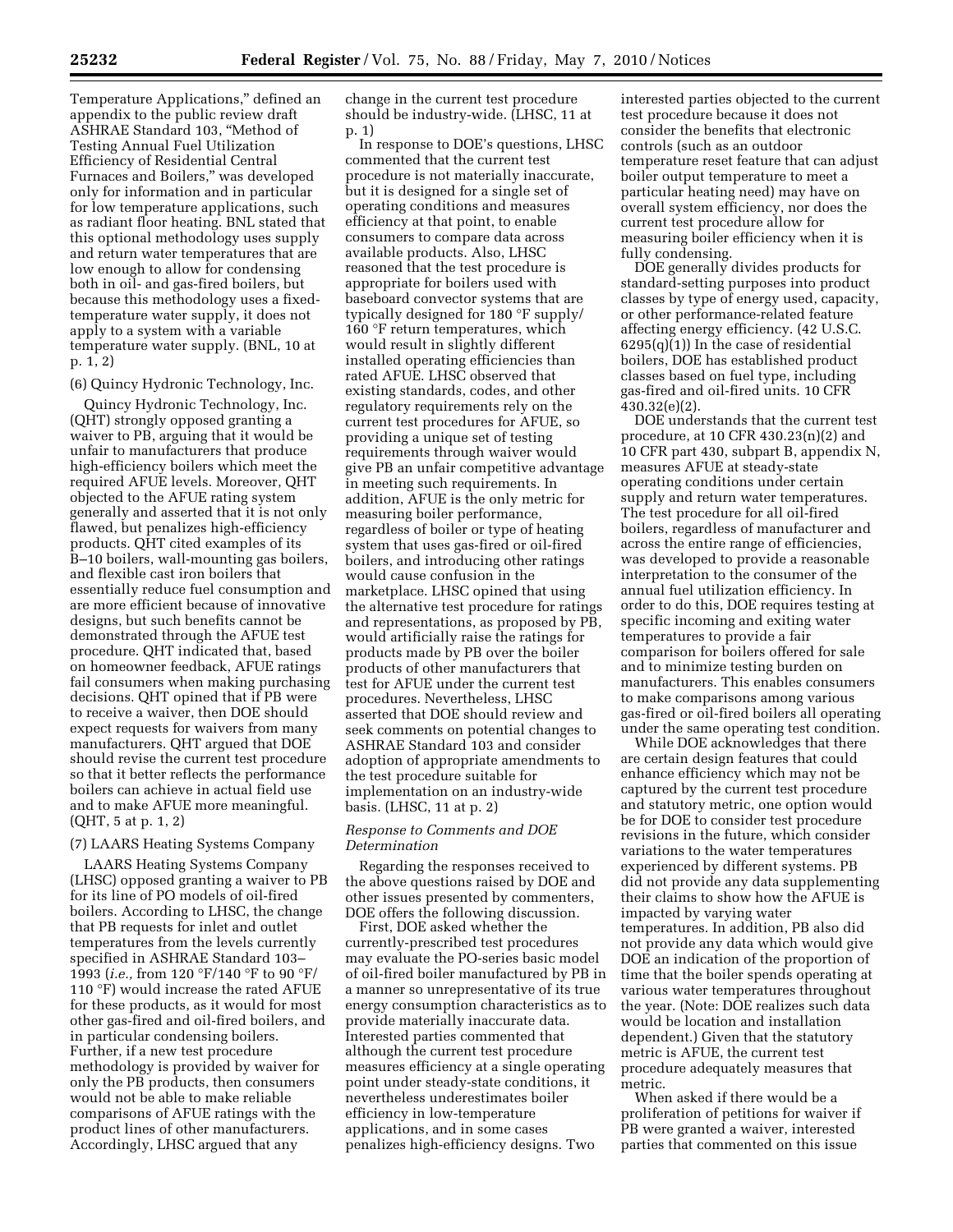predicted that there would be some petitions for waiver from manufacturers of oil-fired boilers, and more so from manufacturers of gas-fired boilers. In light of the above comments, DOE understands that there would likely be many petitions for waiver from the prescribed test procedures under 10 CFR 430.23(n)(2). However, such considerations do not affect whether PB's Petition for Waiver should be granted on its merits.

DOE believes that an alternative test procedure that is based on the informative appendix F of draft ASHRAE Standard 103–2003 could provide consumers with additional information about system efficiency under various operating conditions in the field, such as those used in radiant heating applications. However, as mentioned in comments by BNL, the procedure provided in appendix F does not address fully the more complicated issue of variable temperature controls.

DOE asked about the appropriateness of its test procedure as it relates to boilers used with baseboard systems. Interested parties generally commented that the current test procedure is appropriate for boilers used with baseboard convector heating systems. It does not provide materially inaccurate comparative data, but is designed around a single set of operating conditions, thereby enabling consumers to compare data and make valid comparisons between products. DOE asked whether there are other metrics that can be used to assess the performance of low-water-temperature boilers used with baseboard heating systems. Interested parties generally commented that the current test procedure is appropriate, because it allows relative comparisons between low-temperature boilers, and that creating other ratings could cause confusion in the marketplace. DOE agrees that the current test procedure allows for an effective means for relative comparisons because the test establishes a single-point operating condition for all boilers regardless of how the boilers are used in actual field installations. For the same reason however, DOE is sensitive to the fact that the test procedure cannot capture the variance in performance of boilers which might be capable of different ratings when tested at other operating conditions (or tested with certain controls). By requiring testing under a specific set of operating conditions, DOE's test procedure allows for reasonable representations to be made of the efficiency, irrespective of efficiency at other conditions or manufacturer.

In response to DOE's request for comments on whether it would be appropriate for PB to use an alternative test procedure for its ratings, representations, and compliance with energy efficiency standards, building codes, and other regulatory requirements, interested parties generally opined that it would not be appropriate to use a test procedure that measures LWTSE to meet established energy efficiency standards or regulations that are based on AFUE. Further, because such regulations rely on the current test procedures for AFUE, commenters argued that providing a unique set of testing requirements would give one manufacturer an unfair competitive advantage in meeting such requirements. Further, DOE understands that the variance in operating conditions, which impact the efficiency of the boiler, are not manufacturerspecific or model-specific. If DOE were to consider any changes, it would do so in a separate proceeding. DOE agrees that using LWTSE would be inappropriate because AFUE is the established metric, and, in addition, not deviating from the current AFUE metric and test procedure would maintain a method for consistent and equivalent comparisons of all boilers.

As to whether DOE should prescribe a test procedure and establish levels for LWTSE, DOE did not receive specific comments on the technical merits of PB's requested alternative test procedure as a proposed amendment to 10 CFR part 430, subpart B, appendix N—Uniform Test Method for Measuring the Energy Consumption of Furnaces and Boilers. 71 FR 46460, 46461 (August 14, 2006). Instead, interested parties commented that if DOE prescribes a test procedure and standard for LWTSE, it should be through the rulemaking process, include the opportunity for public comments, and be applied on an industry-wide basis. Two interested parties generally addressed the test method defined in appendix F of the public review draft ASHRAE Standard 103, and one interested party said that the method of test was developed for low-watertemperature applications, such as radiant floor heating systems, but for information purposes only. (BNL, 10 at p.2) The other interested party asserted that DOE should seek comments on changes to ASHRAE Standard 103, and make appropriate changes to the DOE test procedures. (LHSC, 11 at p.2) DOE believes the most appropriate approach presently is to not propose an amendment prescribing the alternative test procedure and establishing standard

levels based on LWTSE. However, DOE is sensitive to the potential issue of its current test procedure possibly underrating the efficiency of some boilers used in condensing modes/ systems. Accordingly, DOE is receptive to any comments and suggestions for workable solutions during any future DOE activity aimed at revising the test procedure. DOE believes that a full understanding of the issue and identification of the appropriate approaches to remedying issues can only be accomplished through a rulemaking process.

DOE appreciates all of the comments it received, which have helped DOE reach a more fully informed decision regarding the PB Petition. DOE recognizes the concern raised by some commenters that the current DOE test procedure may not equally estimate the performance of condensing boilers and non-condensing boilers, and some commenters believe that the LWTSE test procedure would better characterize the efficiency of condensing boilers. DOE believes, however, that the LWTSE test procedure, which specifies lower fixed test temperatures only, may not be comprehensive enough to either capture or sufficiently represent the performance of condensing systems equipped with certain controls (*i.e.,*  temperature reset controls) that vary system operating temperatures. A revised test procedure that both accommodates lower water temperatures and captures the potential benefits of control strategies may be required to wholly and accurately characterize the spectrum of available boiler products and operating conditions. Even though DOE understands that there could be a variety of operating conditions experienced in the field, PB has not shown that the current AFUE test cannot be applied to these models. In addition, the test procedures are to provide reasonable efficiency ratings across the range of covered oil-fired boilers, and DOE was not provided details as to why DOE's test procedure does not accurately capture the energy efficiency of the range of products currently sold.

In light of the above, DOE has determined the following in response to the PB Petition for Waiver. Pursuant to 42 U.S.C. 6291(22)(A), the "efficiency" descriptor'' for furnaces (of which boilers are one type) is annual fuel utilization efficiency. Because the efficiency metric for those products are set by statute, DOE does not have authority to substitute other metrics to rate the efficiency of residential furnaces and boilers. The DOE test